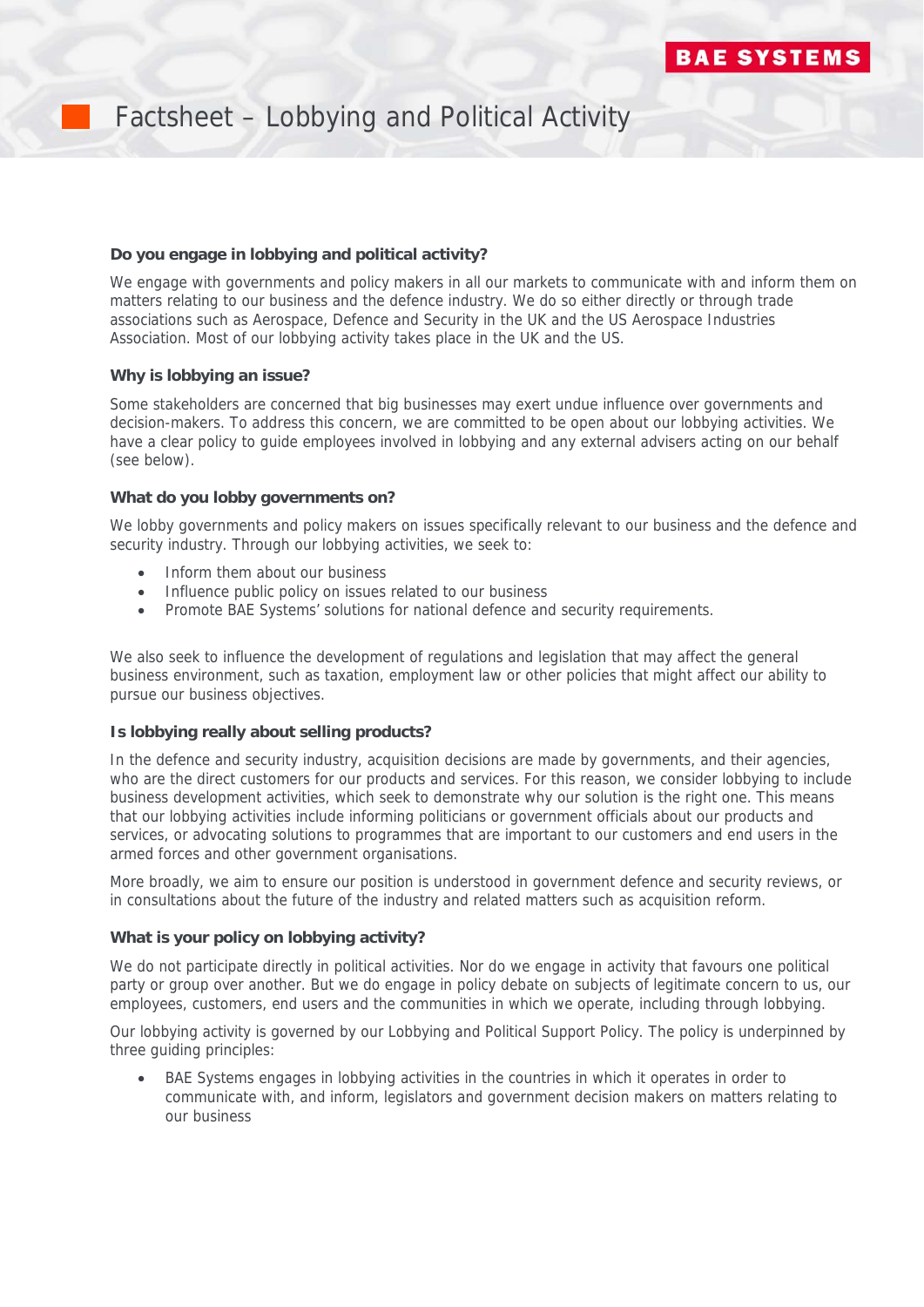- Anyone engaged in lobbying activities on behalf of BAE Systems conducts themselves in a way that conforms with our standards of responsible business conduct
- BAE Systems does not make corporate contributions or donations to political parties.

# **Who does your lobbying for you?**

Most of our lobbying activity is carried out by BAE Systems employees, but we also employ third parties to lobby on our behalf in both our domestic and export markets. The appointment of these third party advisers is governed by our Advisers Policy (see advisers factsheet), with the exception of certain domestic lobbyists in the US whose appointment is subject to separate legislative controls.

# **How do you govern these activities?**

Anyone interacting with governments on behalf of BAE Systems – from within or outside the company must comply with our Lobbying, political donations and other political activity policy. This means they must:

- Act with honesty and integrity
- Know and comply with all relevant legal and regulatory requirements
- Behave in accordance with our Code of Conduct and comply with all relevant internal policies
- Consult with management before any contact is made with government officials or employees
- Ensure the information they provide in their lobbying activities is factually correct and fairly represented.

As part of our Operational Framework, line leaders are responsible for ensuring that anyone engaged in lobbying activities is briefed on and complies with the Code of Conduct.

# **Do you have board-level oversight of lobbying activities?**

Each of our markets must submit a report on lobbying activity to our Head of Government Relations every year. In the US, we are required to submit a quarterly report on lobbying to Congress.

The Head of Government Relations draws on these local reports to present an annual report on lobbying activity to the Corporate Responsibility Committee of the Board. This includes:

- A list of countries where lobbying has taken place
- Which bodies were lobbied
- Which issues we lobbied them on
- Who undertook lobbying activities (employees or external advisers)
- The cost of lobbying activities.

The report also provides an update on the activities of the BAE Systems USA Political Action Committee (see below).

# **Do you make political donations?**

We do not make corporate contributions or donations to political parties or their representatives. Company funds and resources may not be used to contribute to any political campaign, political party, political candidate or any of their affiliated organisations; and we will not use charitable donations as a substitute for political payments. This is clearly stated in our Code of Conduct. In the US, the BAE Systems USA Political Action Committee (PAC) enables employees to make bipartisan contributions to candidates for Congressional seats and to party organisations that support Congressional races. Eligible employees can voluntarily choose